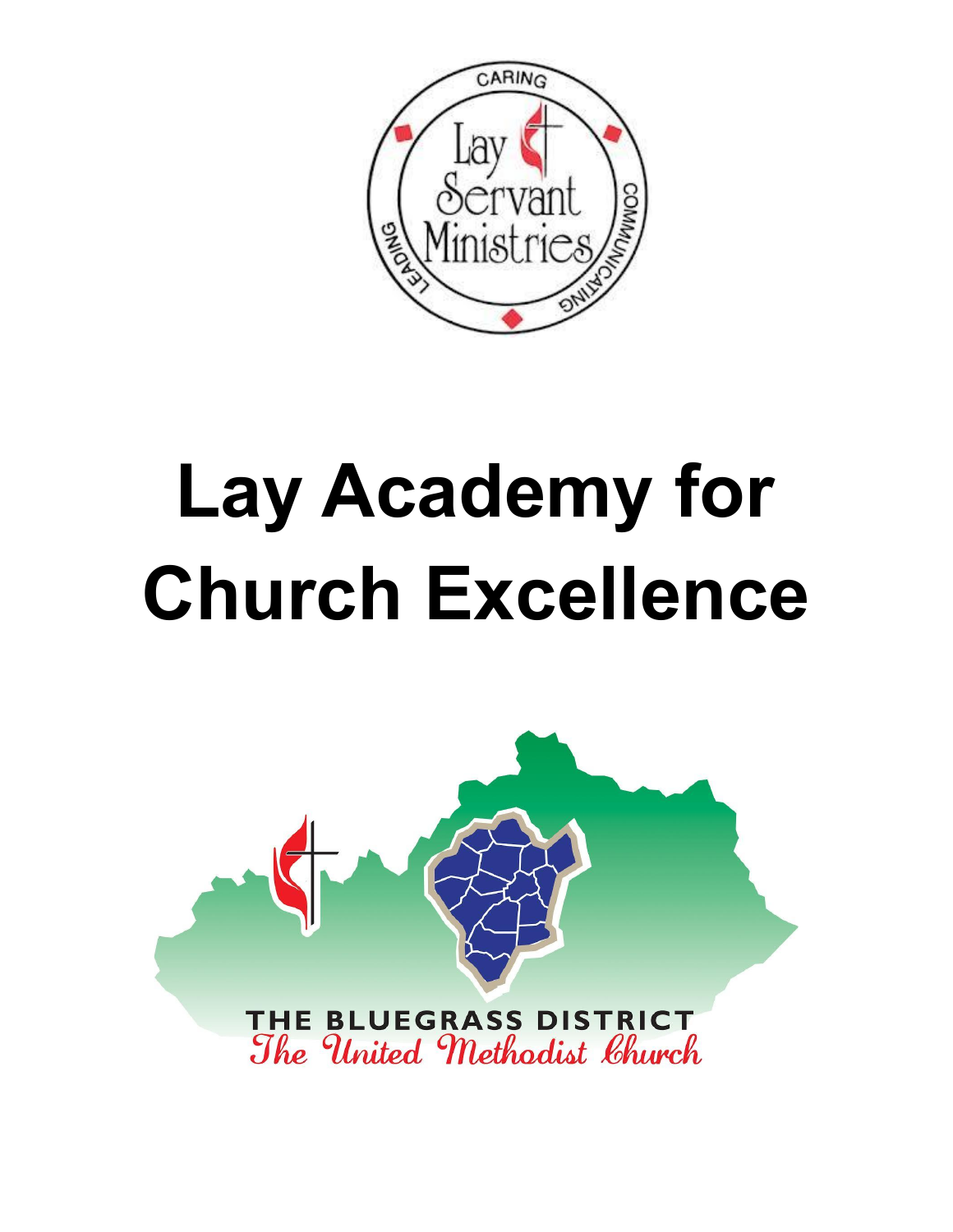## **What Is L.A.C.E?**

L.A.C.E. is the Leadership Academy for Church Excellence. Our new format offers something for everyone!

#### *Various Workshops/Classes*

These classes are designed to foster ongoing growth in church leadership, service and personal discipleship. This is great for those who wish to continue maturing in their faith but are not seeking any certification. Participants can take any of the various classes that are offered without any restriction. The class choices are totally up to the participant and include the workshops, LACE 101, LACE 201 and LACE 301.

#### *LACE 101*

LACE 101 is designed to teach and equip people to be servant leaders in their church. The focus is on instilling confidence to lead in one's own church. If a participant completes this group of classes, they will be eligible to receive the designation of Certified Lay Servant if desired. A participant would complete the Basic Course for Lay Servant Ministries booklet which is a 10 hour course broken up into 2 all day sessions and the Leadership Course.

Those wishing to obtain Certified Lay Speaker status should first complete the Basic Course for Lay Servant Ministries (also called LACE 101). Participants are not required to take all of the courses in the same year. If certification as Certified Lay Speaker is desired, it will be granted upon completion of the courses.

## *LACE 301*

The LACE 301 classes are open to everyone. Those wishing to obtain Certified Lay Minister status should first complete the Certified Lay Servant and Certified Lay Speaker requirements. LACE 301 includes the following three courses provided by the Conference that will be livestreamed out to the district events:

- Faith Formation/Discipleship
- Pastoral Care
- Congregational Context

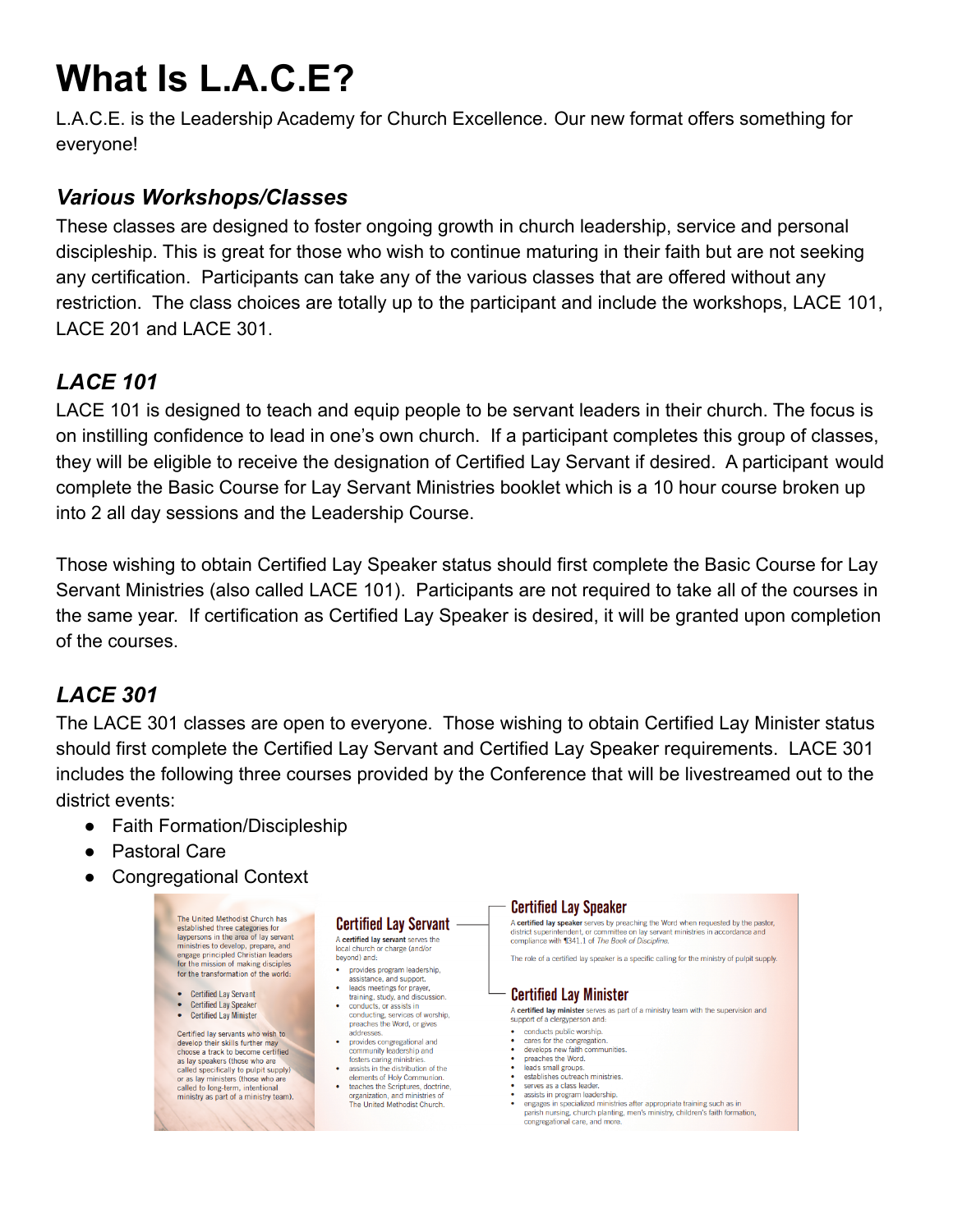# **What Is a Lay Servant?**

A lay servant is someone who has accepted God's call to the laity to grow as disciples of Jesus Christ, who then go and make other disciples in their churches and communities. The LACE series is designed to equip and empower laity as leaders in their churches.

The United Methodist Church has established three categories for laypersons in the area of lay servant ministries to develop, prepare, and engage principled Christian leaders for the mission of making disciples for the transformation of the world:

- Certified Lay Servant
- Certified Lay Speaker
- Certified Lay Minister

#### **Certified Lay Servant**

A certified lay servant is a professing member of a local church or charge or a baptized participant of a recognized United Methodist collegiate ministry or other United Methodist ministry setting who desires to serve the church and who knows and is committed to Scripture and the doctrine, heritage, organization, and life of The United Methodist Church. This is a person who has received specific training to witness to the Christian faith through spoken communication, to lead within a church and community, and to provide caring ministry. The certified lay servant serves the local church or charge (or beyond the local church or charge) in ways in which his or her witness, leadership, and service inspires others to a deeper commitment to Christ and more effective discipleship. The certified lay servant, through continued study and training, should prepare to undertake one or more of the following functions, giving primary attention to service within the local church or charge, United Methodist collegiate ministry, or other United Methodist ministry setting:

- Provide leadership, assistance, and support to the program emphases of the church or other United Methodist ministry.
- Lead meetings for prayer, training, study, and discussion when requested by the pastor, district superintendent, or committee on lay servant ministries.
- Conduct, or assist in conducting, services of worship, preach the Word, or give addresses when requested by the pastor, district superintendent, or committee on lay servant ministries.
- Work with appropriate committees and teams that provide congregational and community leadership or foster caring ministries.
- Assist in the distribution of the elements of Holy Communion upon request by a pastor.
- Teach the Scriptures, doctrine, organization, and ministries of The United Methodist Church.

To become a Certified Lay Servant, you must:

- 1. Obtain recommendation from the pastor and the charge conference of the local church or other United Methodist ministry in which you hold membership.
- 2. Complete LACE 101.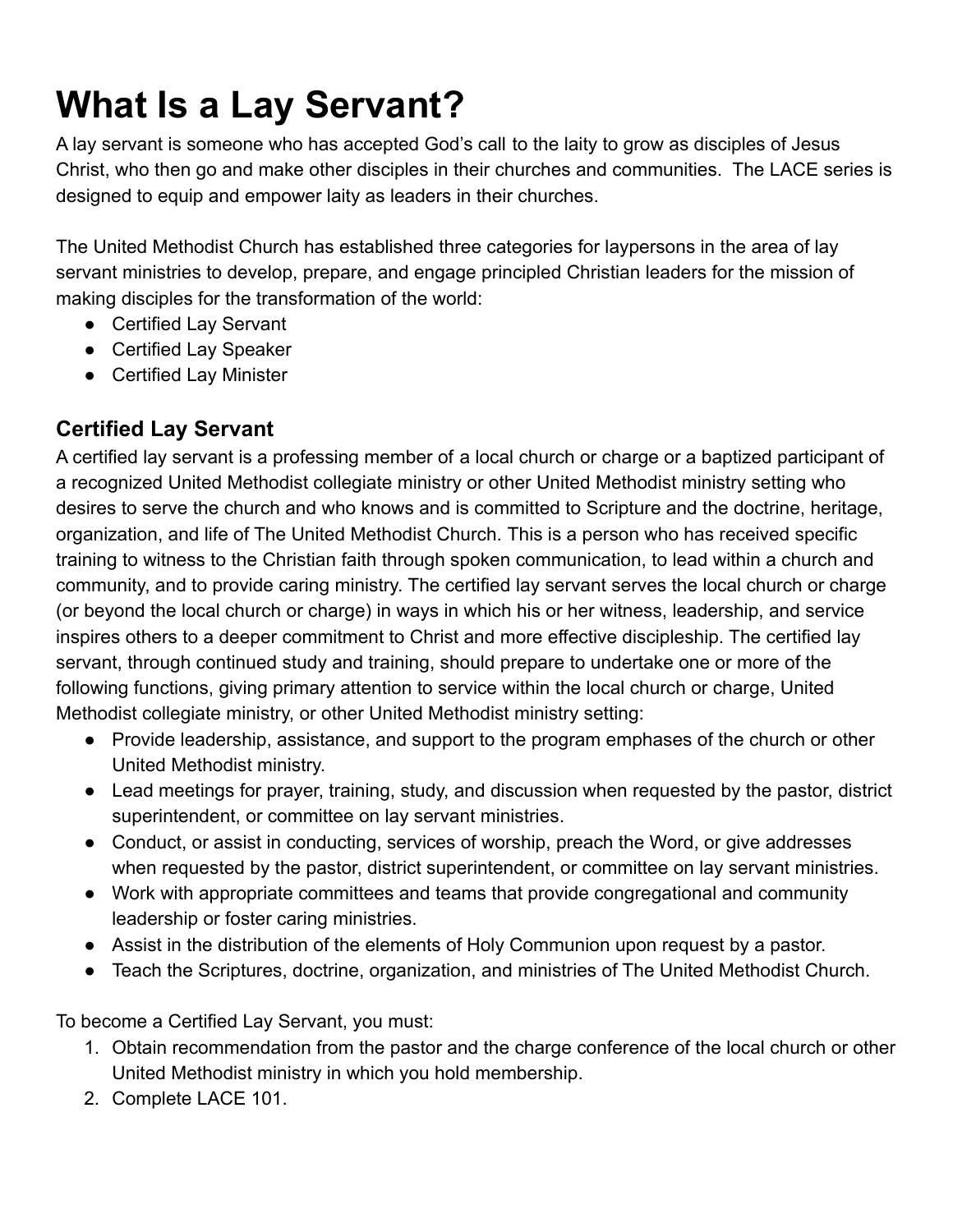3. Apply to and have qualifications reviewed by the district committee on lay servant ministries (See ¶668.3).

To maintain status as a Certified Lay Servant, you must:

- 1. Submit an annual report and renewal application to the charge conference and to the district committee on lay servant ministries, giving evidence of satisfactory performance as a certified lay servant.
- 2. Obtain recommendation for renewal from the pastor and the charge conference of the local church or other United Methodist ministry in which you hold membership.

## **Certified Lay Speaker**

A certified lay speaker is a certified lay servant (or equivalent as defined by his or her central conference) whose call has been affirmed by the conference committee on lay servant ministries or equivalent structure to serve the church in pulpit supply in accordance and compliance with ¶341.1. The certified lay speaker serves by preaching the Word when requested by the pastor, district superintendent, or committee on lay servant ministries, in accordance and compliance with ¶341.1.

To become a Certified Lay Speaker, you must:

- 1. Be certified as a Certified Lay Servant.
- 2. Obtain recommendation from the pastor and the charge conference of the local church in which you hold membership.
- 3. Complete a track of study (LACE 201) including courses on leading worship, leading prayer, discovering spiritual gifts, preaching, United Methodist heritage and polity, and/ or other courses as determined by the conference committee on lay servant ministries.
- 4. Interview with and obtain recommendation from the district committee on lay servant ministries, or equivalent structure, to be submitted to the conference committee on lay servant ministries, for approval and certification.

To maintain status as a Certified Lay Speaker, you must:

- 1. Submit an annual report and renewal application to the charge conference and to the district committee on lay servant ministries, giving evidence of satisfactory performance as a certified lay speaker.
- 2. Obtain recommendation for continued recognition as a certified lay speaker from the pastor and the charge conference of the local church or other United Methodist ministry in which you hold membership.
- 3. Complete a lay servant ministries advanced course in the last three years.

## **Certified Lay Minister**

A certified lay minister is a certified lay servant or certified lay missioner (or equivalent as defined by his or her central conference), who is called and equipped to conduct public worship, care for the congregation, assist in program leadership, develop new and existing faith communities, preach the Word, lead small groups, or establish community outreach ministries as part of a ministry team with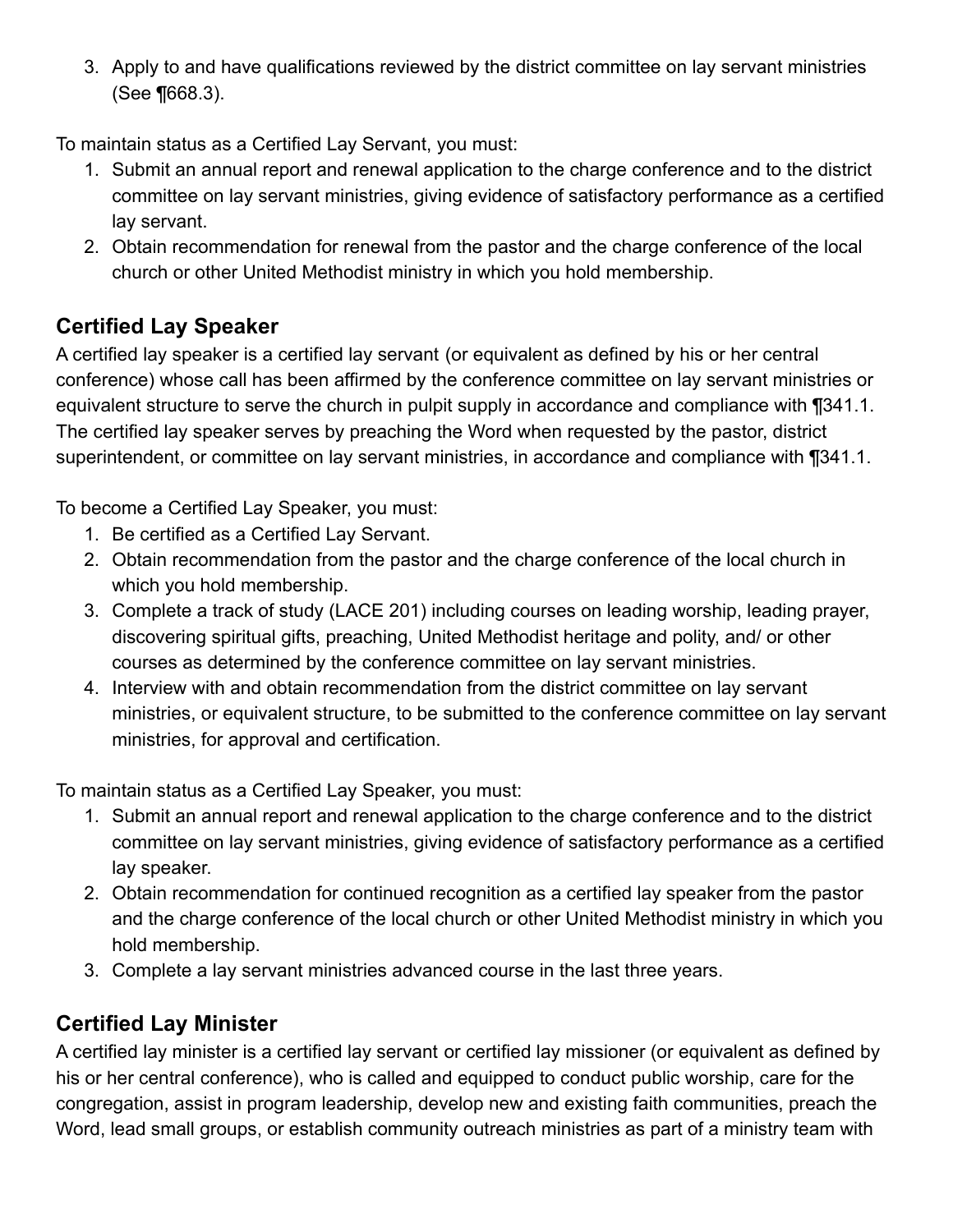the supervision and support of a clergyperson. A certified lay minister is assigned by a district superintendent in accordance with ¶419.2. The certified lay minister serves to enhance the quality of ministry, much like a class leader did in early Methodism through service in the local church, circuit, or cooperative parish, or by expanding team ministry in other churches and charges. As with lay ministry in early Methodism, the certified lay minister uses his or her spiritual gifts as evidence of God's grace.

#### **What if I miss a session or can't re-certify?**

If you are due for recertification and cannot commit to attending due to personal circumstances, we can waive the requirement for a year. Please let the Ministry Coordinator or the District Lay Leader know about your circumstances in order to be given the waiver.

## **Lay Servants in Ministry**

The reason why the root of the terms for laity ministry in our district are "lay servant" is because it's more all-encompassing term for what our lay servants do.

#### **Supporting the Pastor**

The pastor of your church can't do ministry alone. For him or her to try is like trying to roll a car up a hill alone - pretty soon the exhaustion means the car will roll backwards … and often right over the pastor. Lay servants get training and knowledge that help them support the pastor in ministry by:

- Taking on church leadership positions, such as a committee chair or becoming the Lay Leader
- Teaching Sunday School or Bible Study
- Launching and leading a new ministry in the church, such as prison ministry, nursing home ministry, college ministry and so much more.

#### **Serving in the District and Conference**

There are also ways that you can serve at the District or Conference level, in addition to preaching. Just like your pastor can't do everything alone, we need laity to serve on committees and be part of ministry at the District and Conference level. If you're interested in serving, talk with our District Superintendent, Ministry Coordinator, or District Lay Leader. We can help you find a place to serve that fits your gifts and graces!